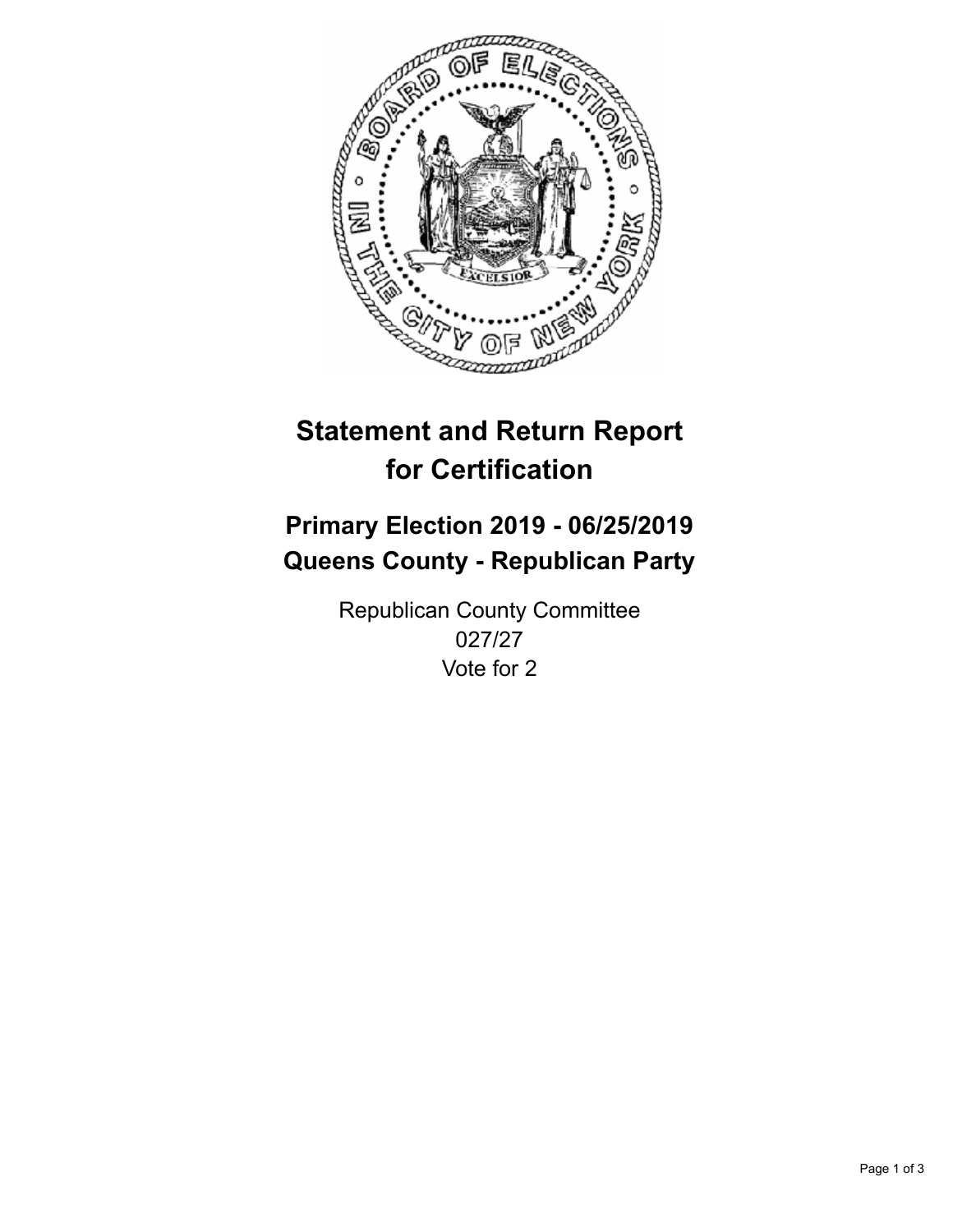

## **Assembly District 27**

| <b>PUBLIC COUNTER</b>                                    | 6  |
|----------------------------------------------------------|----|
| <b>MANUALLY COUNTED EMERGENCY</b>                        | 0  |
| ABSENTEE / MILITARY                                      | 0  |
| AFFIDAVIT                                                |    |
| <b>Total Ballots</b>                                     |    |
| Less - Inapplicable Federal/Special Presidential Ballots | 0  |
| <b>Total Applicable Ballots</b>                          | 7  |
| <b>JANICE A. COHEN</b>                                   | 2  |
| <b>PAULINE MARCHESE</b>                                  |    |
| <b>GLADYS M. DINA</b>                                    | 4  |
| <b>JOSEPH CARAVELLA</b>                                  | 4  |
| <b>Total Votes</b>                                       | 11 |
| Unrecorded                                               | 3  |